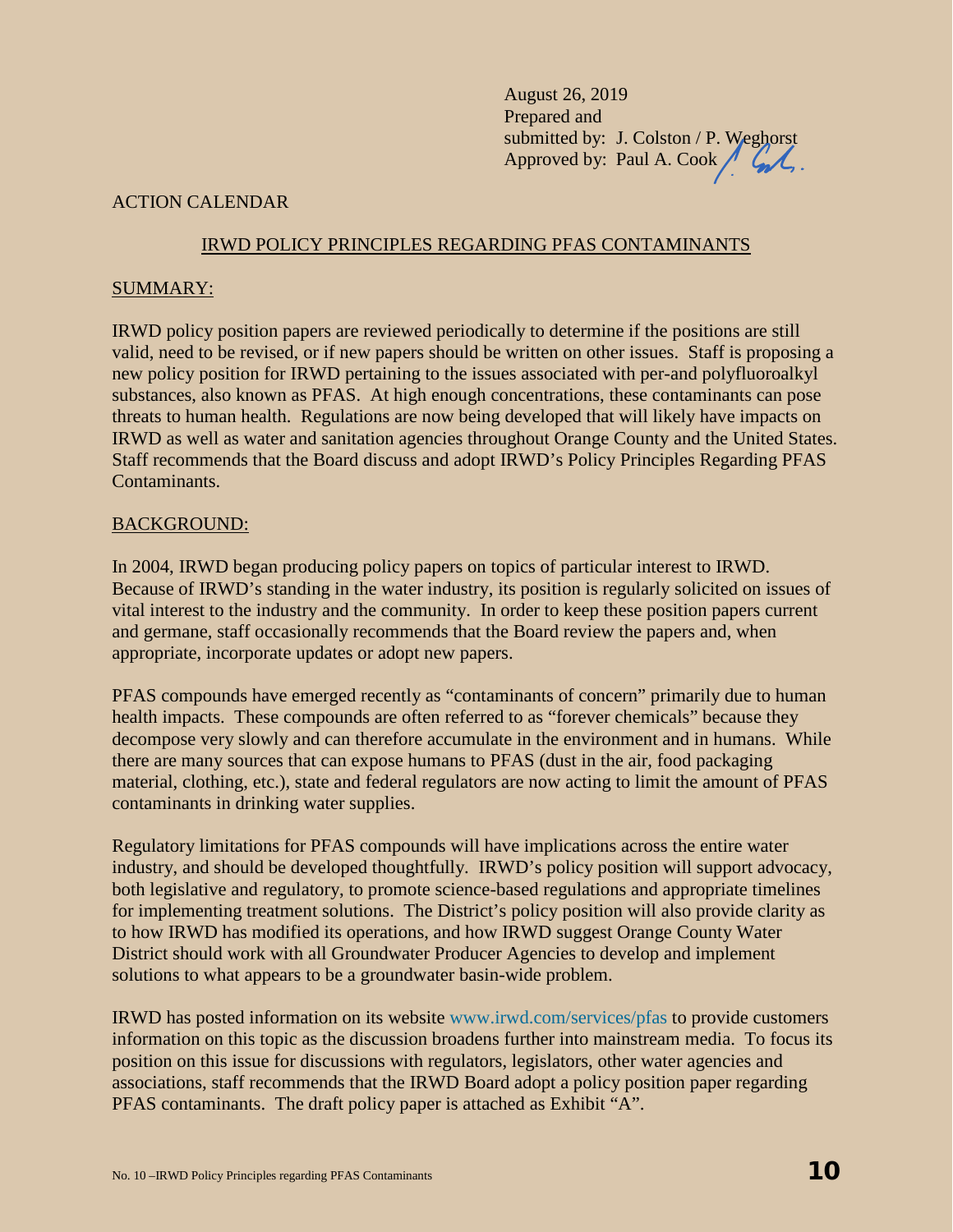Action Calendar: IRWD Policy Principles on PFAS Contaminants September 23, 2019 Page 2

### FISCAL IMPACTS:

Not applicable.

### ENVIRONMENTAL COMPLIANCE:

None.

#### COMMITTEE STATUS:

This topic was discussed at the IRWD Board at its Strategic Planning Workshop on August 8, 2019. Due to timing and urgency of this matter, this policy position paper was not reviewed by a committee.

#### RECOMMENDATION:

# THAT THE BOARD ADOPT THE PROPOSED IRWD POLICY POSITION PAPER REGARDING PFAS CONTAMINANTS.

### LIST OF EXHIBITS:

Exhibit "A" – Draft IRWD Policy Principles Regarding PFAS Contaminants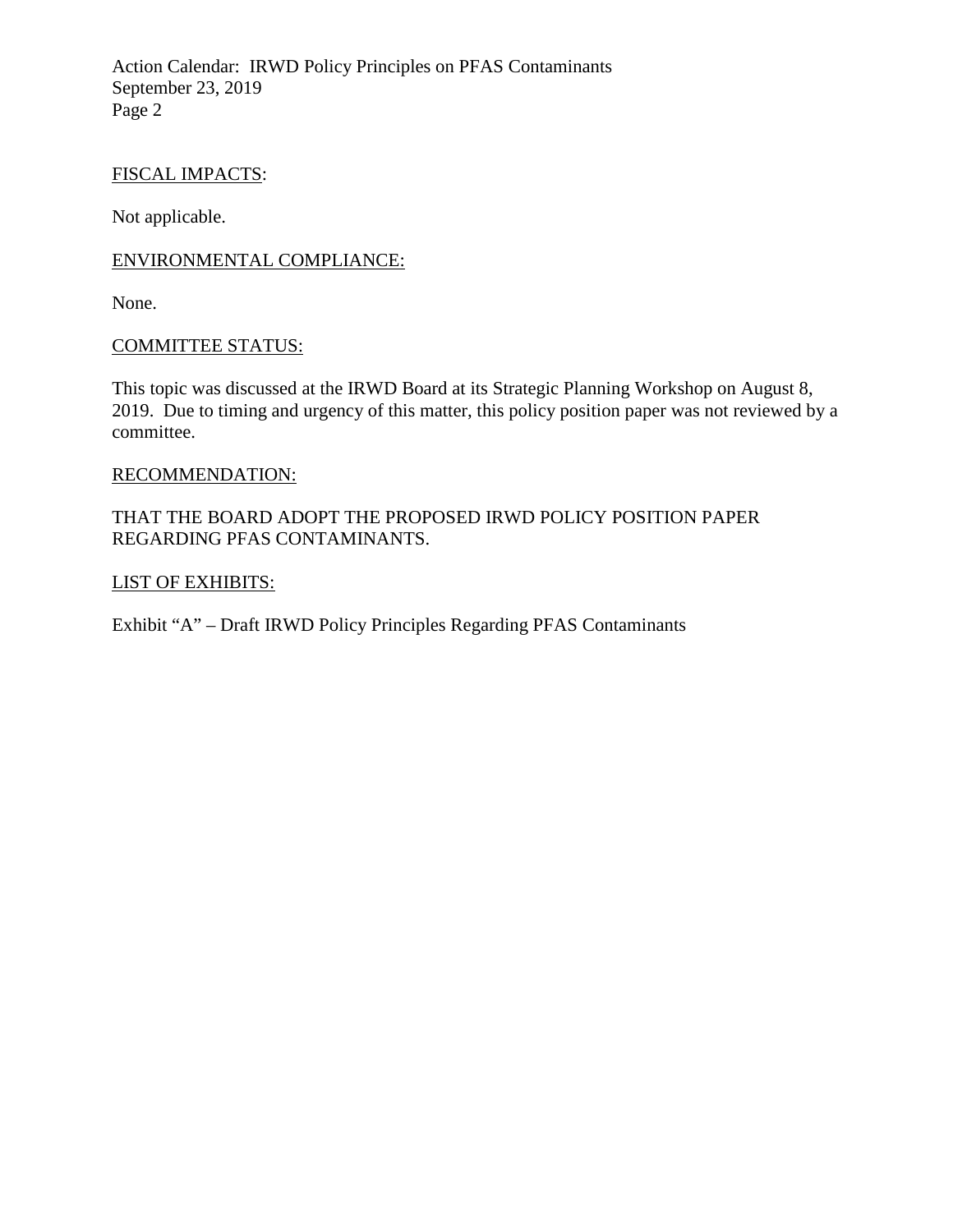# EXHIBIT "A"

# IRWD POLICY POSITION REGARDING PFAS CONTAMINANTS SEPTEMBER 23, 2019 - DRAFT

## Issue Summary:

The policy issues associated with the cleanup of what are often referred to as "PFAS compounds" in the Orange County Groundwater Basin (Basin), both prior to and after the establishment of regulatory limits in drinking water, are complex and likely to be controversial. To help guide IRWD's advocacy efforts related legislative and regulatory efforts, as well as issues of concern to IRWD services and the cleanup of PFAS compounds that have been found in the Basin, staff has prepared this policy position paper.

### Background on PFAS Contaminants:

In 2012, the United States Environmental Protection Agency (EPA) issued rules which required monitoring for 30 added contaminants by public water systems across the United States. Perfluorooctanic acid (PFOA) and perfluorooctane sulfonate (PFOS) were included on the list for monitoring. These compounds are organic chemicals that are part of a larger group of manmade chemicals referred to as per-and polyfluoroalkyl substances (PFAS). These substances, sometimes referred to as "forever chemicals," are persistent in the environment while being generally resistant to heat, water, and oil. They have been widely used in consumer products such as carpet, clothing, fabrics for furniture, paper packaging for food, fire-fighting foams, and other materials (e.g., cookware) designed to be water proof, stain-resistant, or non-stick.

Between 2013 and 2015, OCWD tested water from the Basin consistent with EPA requirements. The results of the tests were submitted to the EPA and the State Water Resources Control Board Division of Drinking Water (DDW). In July 2018, DDW established precautionary advisory levels for PFOA and PFOS.

# *Precautionary Advisory Levels:*

Notification Levels are precautionary health-based advisory levels established by DDW for chemicals in drinking water that are not regulated by Maximum Contaminant Levels (MCLs). State law requires timely notification to local jurisdictional authorities by a retail water system whenever a Notification Level is exceeded in drinking water. DDW recommends that public water systems take a source of water out of service if a contaminant is present at concentrations considerably higher than the Notification Levels. The level prompting such recommendations is called the "Response Level".

Notification and Response Levels have no binding effect on a public water system's ability to serve water to customers. Because of public perception issues associated with continuing to serve water that contains PFOA and PFOS at concentrations above the Response Levels, the thresholds can be interpreted by some entities as "de facto MCLs."

# *Maximum Contaminant Levels:*

No. 10 - Exhibit A.docx MCLs are standards that are set by the EPA and some states for drinking water quality. MCLs serve as legal threshold limits on the amount of a substance that is allowed in a potable water supply. The EPA is moving forward with developing MCLs for PFOA and PFOS. The State of California is expected to soon initiate a parallel process to establish its own enforceable limits.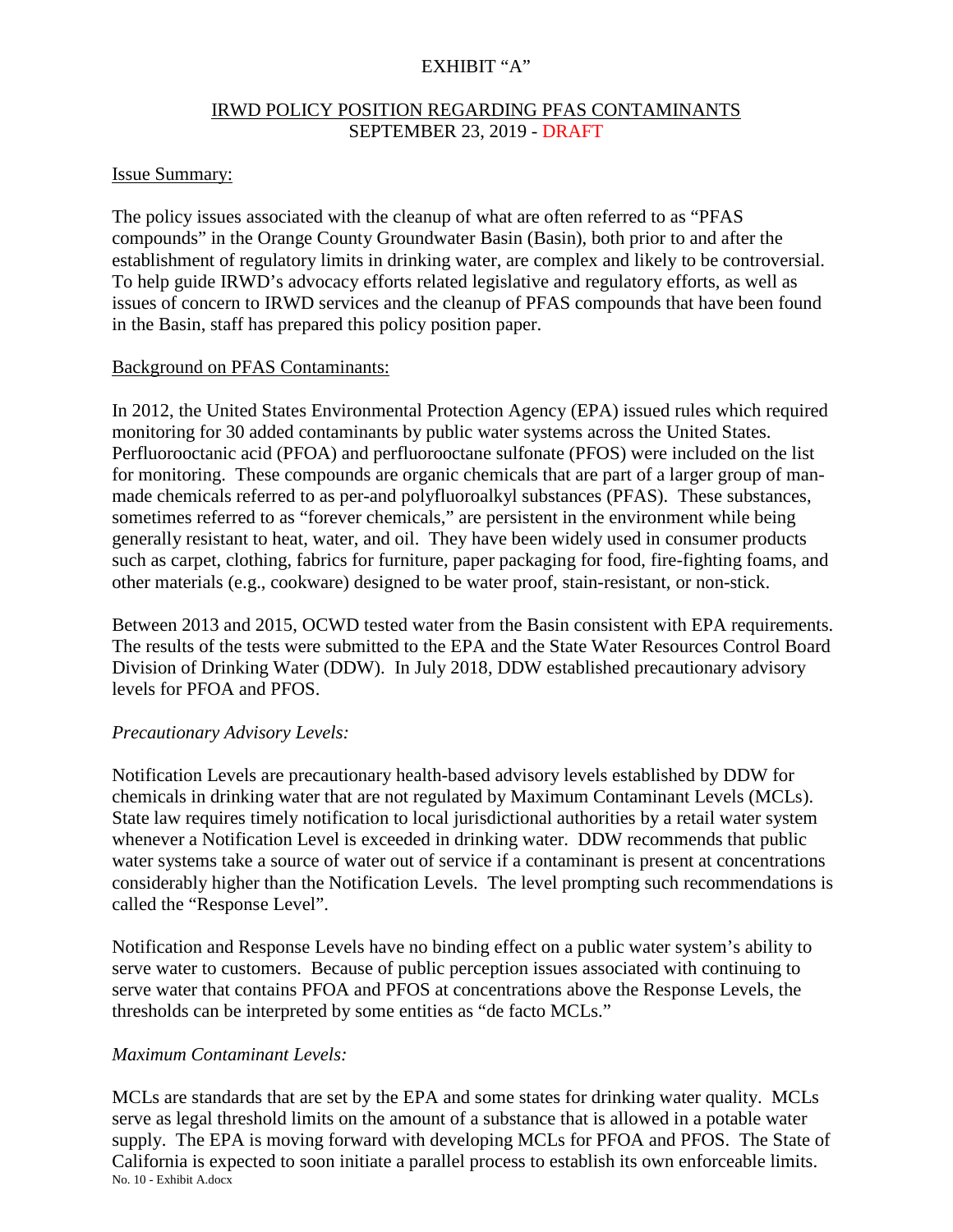Until either federal or state MCLs are set for PFOA and PFOS, there are no legal requirements for a public water system to blend, treat or take an affected water source out of production.

## Contaminants Could Become a Widespread Problem:

In April 2019, monitoring orders were sent by DDW to public water systems across California including IRWD and 11 other Orange County Groundwater Producers (Producers). In response to the orders, OCWD implemented a sampling and analysis program that identified that PFOA and PFOS contaminants exist in a substantial portion of the Basin.

In August 2019, DDW released new lower Notification Levels and is expected to release lower Response Levels by the end of 2019. These lower Response Levels are expected to influence the decisions of numerous Producers to operate (or to not operate) approximately 71 wells. Additional Producers are at risk that if the contaminants continue to migrate through the Basin. A migration would likely reduce many other Producers' ability to rely on groundwater.

## OCWD and Groundwater Basin Considerations:

OCWD has recently initiated pilot studies to evaluate various treatment processes that might be effective at removing PFOA and PFOS from groundwater recovered from the Basin. In addition, OCWD has initiated efforts to study how treatment facilities could be integrated into Producer potable water production distribution systems that are affected by the contaminants. As part of these ongoing efforts, OCWD is expected to develop and implement a policy on how the costs of the design, construction, operation and maintenance (O&M) of treatment facilities might be allocated to OCWD and the affected Producers. In developing its policy, OCWD will need to consider equity issues associated with other contaminants that exist in the Basin that have either been avoided or that are currently being cleaned up from the Basin.

# *BEA Exemptions Should Be Considered:*

OCWD District Act gives OCWD the power to enter into a contract with a Groundwater Producer to encourage the Producer to increase production of groundwater in lieu of using imported water for the purpose of removing contaminants from the Basin. The corresponding treatment facilities are commonly referred to as Basin Equity Assessment (BEA) exempt projects. In practice, a Producer that operates such facilities is annually credited pro-rated capital and actual O&M costs associated with the treatment facilities. The credits are used to offset BEA payments owed by the Producer for pumping above the OCWD Basin Production Percentage (BPP). Providing BEA exemptions to PFOA and PFOS treatment projects would not be applicable to Producers that would use such a project to treat groundwater extracted under the BPP. Where Producer agencies have enough well capacity to pump unimpaired water up to the BPP, the implementation of BEA exempt project might be useful for removing PFOA and PFOS from the Basin.

### *Raising BPP Should Be Avoided:*

If, in response to DDW Response Levels or future MCLs, the Producers affected by the PFOA and PFOS contaminants choose to take their wells out of service, then OCWD could financially be affected through reduced Replenishment Assessment (RA) revenue. If OCWD were to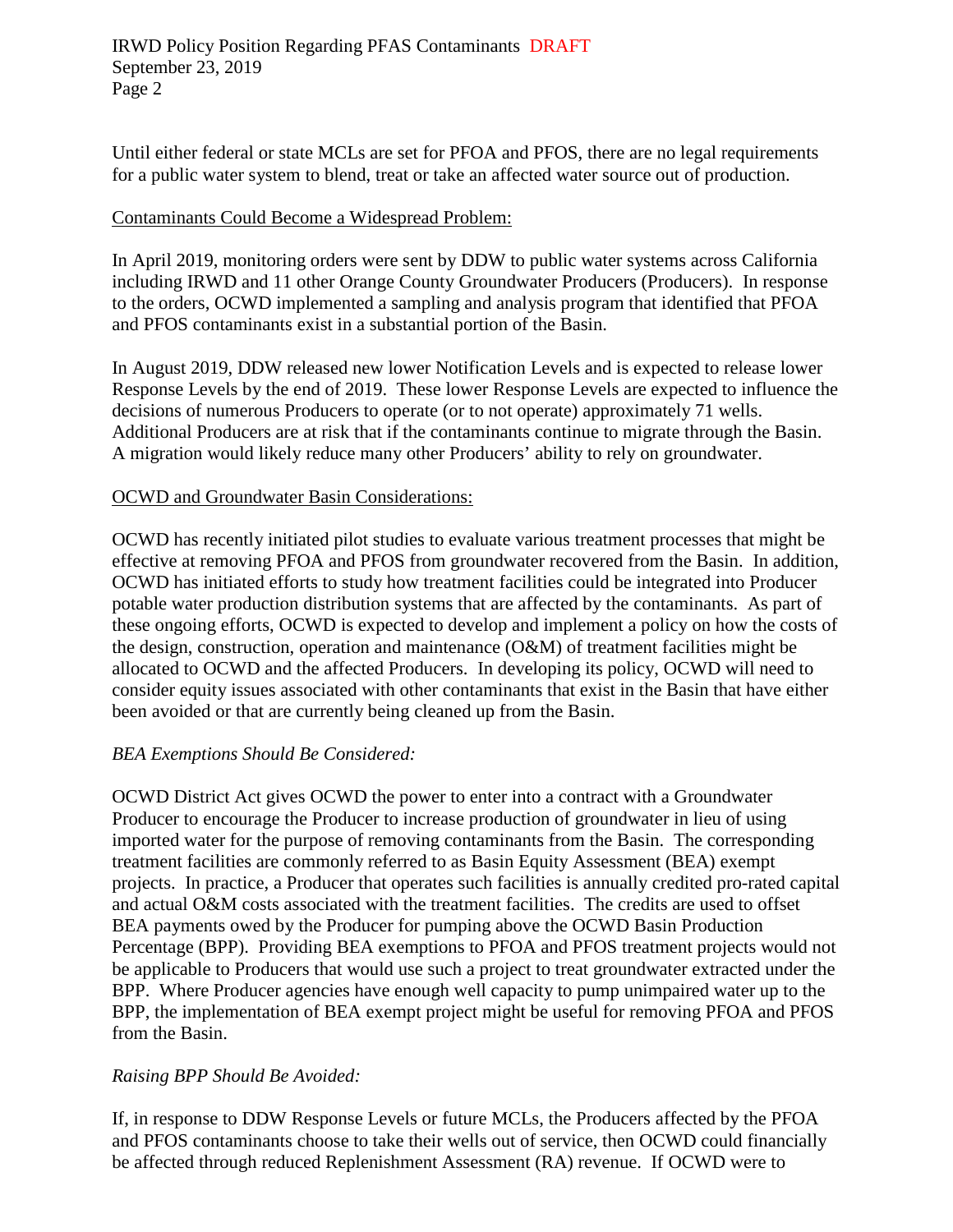increase the BPP in response to these financial impacts, then the Producers that operate BEAexempt projects would be financially impacted. This is an important issue and OCWD should avoid raising the BPP in response to wells being shut down due to the presence of PFOA and PFOS contaminants.

## IRWD Policy Principles:

To help guide IRWD's advocacy efforts related to PFAS contaminants, the following policy position principles have been assembled. These principles provide guidance on issues related to legislative and regulatory action, IRWD services, and the Orange County Groundwater Basin.

## *State and Federal Legislative and Regulatory Issues:*

- 1. Public health and environmental standards should be developed that are based on science and a comprehensive understanding of the risk that PFAS contaminants pose to public health and the environment;
- 2. State and federal agencies should hold PFAS producers ultimately liable for cleanup costs. Additionally, regulators should ban the importation of PFAS containing products that can result in further environmental contamination;
- 3. Regulations should focus on the most persistent PFAS compounds that pose the greatest human health risk and sources that produce the highest levels of exposure;
- 4. Federal MCLs for PFOA and PFOS should be established in a timely manner in accordance with the established regulatory processes under the Safe Drinking Water Act;
- 5. If PFAS is designated as hazardous substance under CERCLA, then wastewater and water utilities must be exempted from liability because water and wastewater utilities do not produce or create PFAS – they only receive PFAS in the water and wastewater they treat; and
- 6. Federal financial assistance should be provided through the EPA's Drinking Water State Revolving Fund and other programs to communities that are forced to address contaminated water supplies.
- 7. The federal government shall take responsibility for PFAS contamination associated with the many active and closed military bases under its jurisdiction.

### *IRWD Service Issues:*

- 1. IRWD elects not to produce water from any source for its potable water system that contains unacceptable levels of PFOA and PFOS unless an effective water treatment system is in place to remove these contaminants;
- 2. IRWD will look for opportunities to collaborate with other Producer agencies to develop mutually beneficial joint PFOA and PFOS removal facilities; and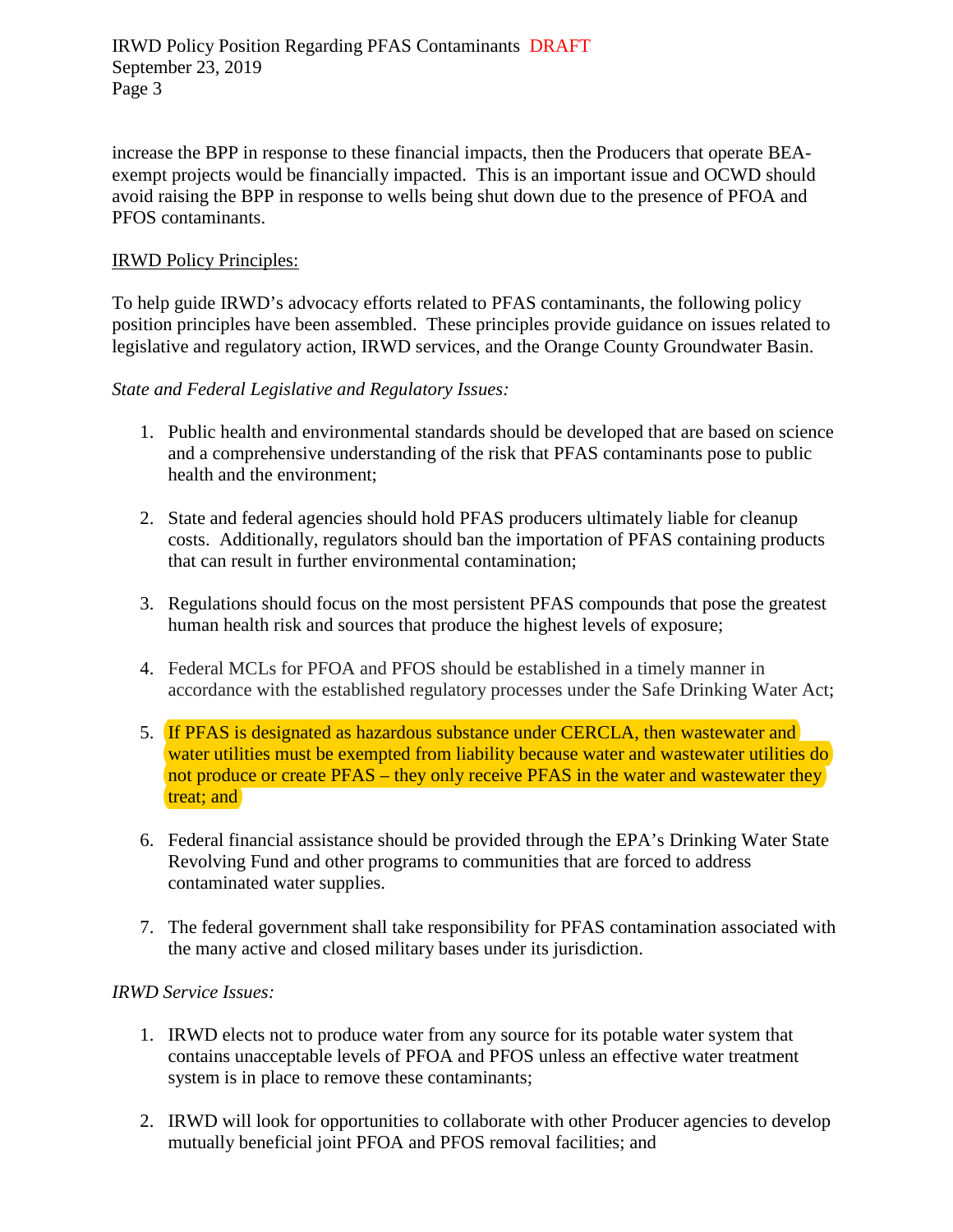IRWD Policy Position Regarding PFAS Contaminants DRAFT September 23, 2019 Page 4

3. IRWD will establish a policy position on the impacts of PFAS in recycled water or residual biosolids materials once the regulations for these products are promulgated.

## *Orange County Groundwater Basin Issues:*

- 1. OCWD should establish a policy for the removal of PFOA and PFOS contaminants in the Basin that takes into consideration regulatory recommendations and requirements, equity issues associated with other contaminants in the Basin, protection of the use of BEAexempt projects to clean up other contaminants, and the need to stop the migration of the contaminants before they impact additional Producers' wells;
- 2. IRWD supports OCWD treatment pilot studies to evaluate various treatment processes that might be effective at removing PFOA and PFOS from groundwater recovered from the Basin. Viable treatment systems must consider the ultimate fate of these contaminants rather than shifting them to another environmental media;
- 3. Until the MCLs are established or the RLs are significantly reduced for PFOA and PFOS, IRWD does not support the final design, construction and operation of treatment facilities that would result in costs being assessed through the RA to the Producers;
- 4. Once MCLs are established or RLs are significantly reduced for PFOA and PFOS, OCWD should work with Producers to implement BEA-exempt projects where possible to remove the contaminants;
- 5. Where use of BEA-exempt projects is not possible, OCWD should develop and fund the design, construction and operation of treatment facilities that can be integrated into a Producer's retail water system;
- 6. Producers affected by the PFOA and PFOS contaminants should pay for a portion if not all the O&M costs associated with the treatment of groundwater delivered through their potable water system. Producers should remain responsible for cost to convey and pump treated groundwater into their distribution systems;
- 7. OCWD should pursue avenues to obtain reimbursement for the design, construction, and operation of treatment facilities to remove PFAS contaminants from the Basin from the companies that produced PFOA and PFOS;
- 8. OCWD should not pay for a Producer's alternative source of imported water. In addition, OCWD should not pay for temporary PFAS treatment and conveyance facilities if a Producer elects to incur these costs, unless the temporary facilities are incorporated into the permanent solution that is acceptable to OCWD; and
- 9. OCWD should not impair the use of existing BEA-exempt projects that clean up other contaminants from the Basin by raising the BPP.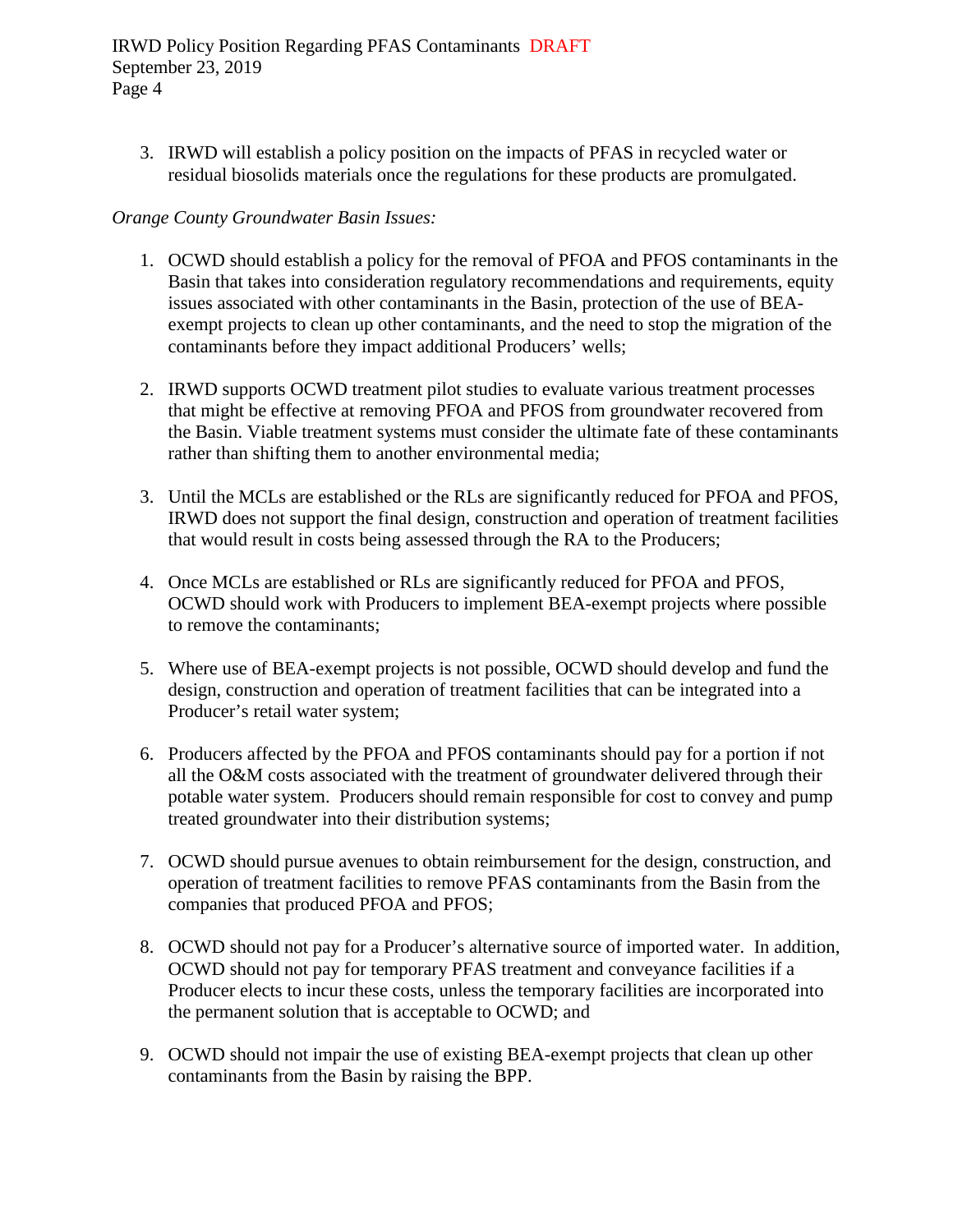

December 20,202I

The Honorable Dianne Feinstein United States Senate 331 Hart Senate Office Building Washington, D.C. 20510

The Honorable Alex Padilla United States Senate 112 Hart Senate Office Building Washington, D.C. 20510

# RE: PFAS Liability Exemption & Use of the Existing Drinking Water Standards Methodology

Dear Senator Feinstein and Senator Padilla:

On behalf of the Irvine Ranch Water District (IRWD), I am writing to request your support for an expressed exemption from liability for water and wastewater agencies that properly clean up PFAS contamination, if PFAS compounds are designated as hazardous substances under the Comprehensive Environmental Response, Compensation, and Liability Act (CERCLA).

As you are aware, the U.S. EPA is developing a Notice of Proposed Rulemaking to designate PFOA and PFOS, two of many PFAS chemicals, as hazardous substances under CERCLA. When this designation occurs, the likely result will be that water and wastewater agencies who responsibly and properly clean up PFAS contamination will have liability for PFAS when they are simply working to address the nation's PFAS contamination.

PFAS are a group of man-made chemicals created by chemical manufacturers. These chemicals have been found in some water supplies and are found in wastewater due to human consumption and industrial uses of PFAS. For example, PFAS has been detected in the Orange County Groundwater Basin and in one of IRWD's groundwater wells. Once detected, the well was put out of service and IRWD is working to clean up the PFAS contamination. Additionally, the District is working with OCWD and the United States Department of the Navy to clean a plume of contaminants, including PFAS, that was created from activities on a now-closed Marine Corps Air Station, El Toro.

As you can see, IRWD is among the water and wastewater suppliers in California and around the country that are diligently working to clean up PFAS contamination that we did not create. Manufacturers and users of PFAS, not water and wastewater agencies working to remove these chemicals, should be responsible under CERCLA for PFAS. A water supplier that complies with applicable and appropriate federal management and treatment standards should not be liable. Water suppliers have no responsibility for the presence of PFAS and subjecting us to CERCLA liability would be unjustified and unfair to our ratepayers who would bear the costs in their rates.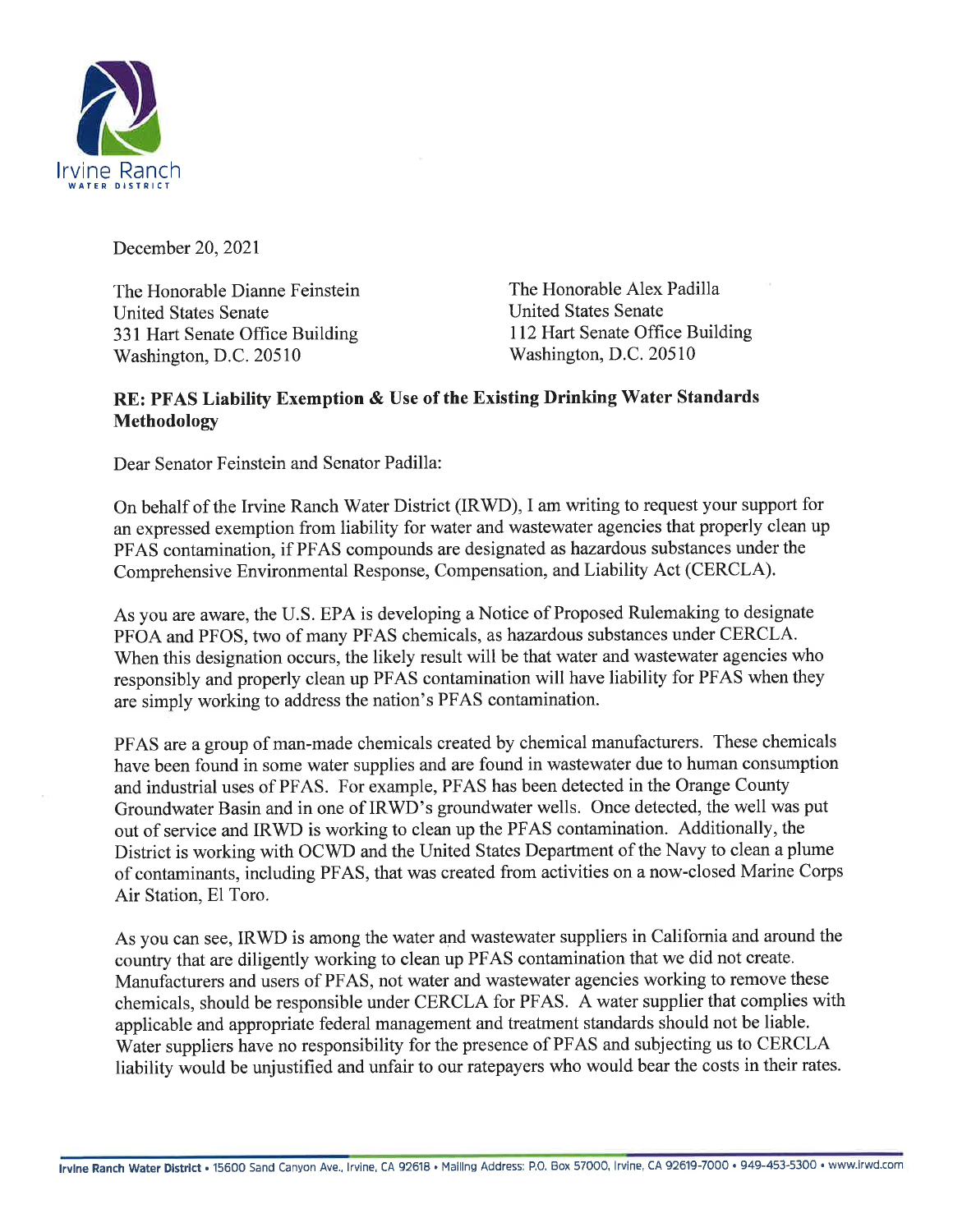The Honorable Dianne Feinstein and Honorable Alex Padilla December 20,202I Page 2

Additionally, I ask for your support for the U.S. EPA applying the long-standing cost-benefit methodology currently required by the Safe Drinking Water Act when the agency sets drinking water standards for PFOA and PFOS. The existing cost-benefit methodology ensures that public health benefits of new drinking water standards are balanced with the compliance costs, and it has worked to ensure public health and safety are protected.

Thank you for considering our requests related to PFAS. Should you have any questions or if we can be of assistance to you or your office, please feel free to contact me at (949) 453-5590 or our federal advocate, Mark Kadesh, at (202) 547-8800.

Sincerely,

Lis

Paul A. Cook, P.E. General Manager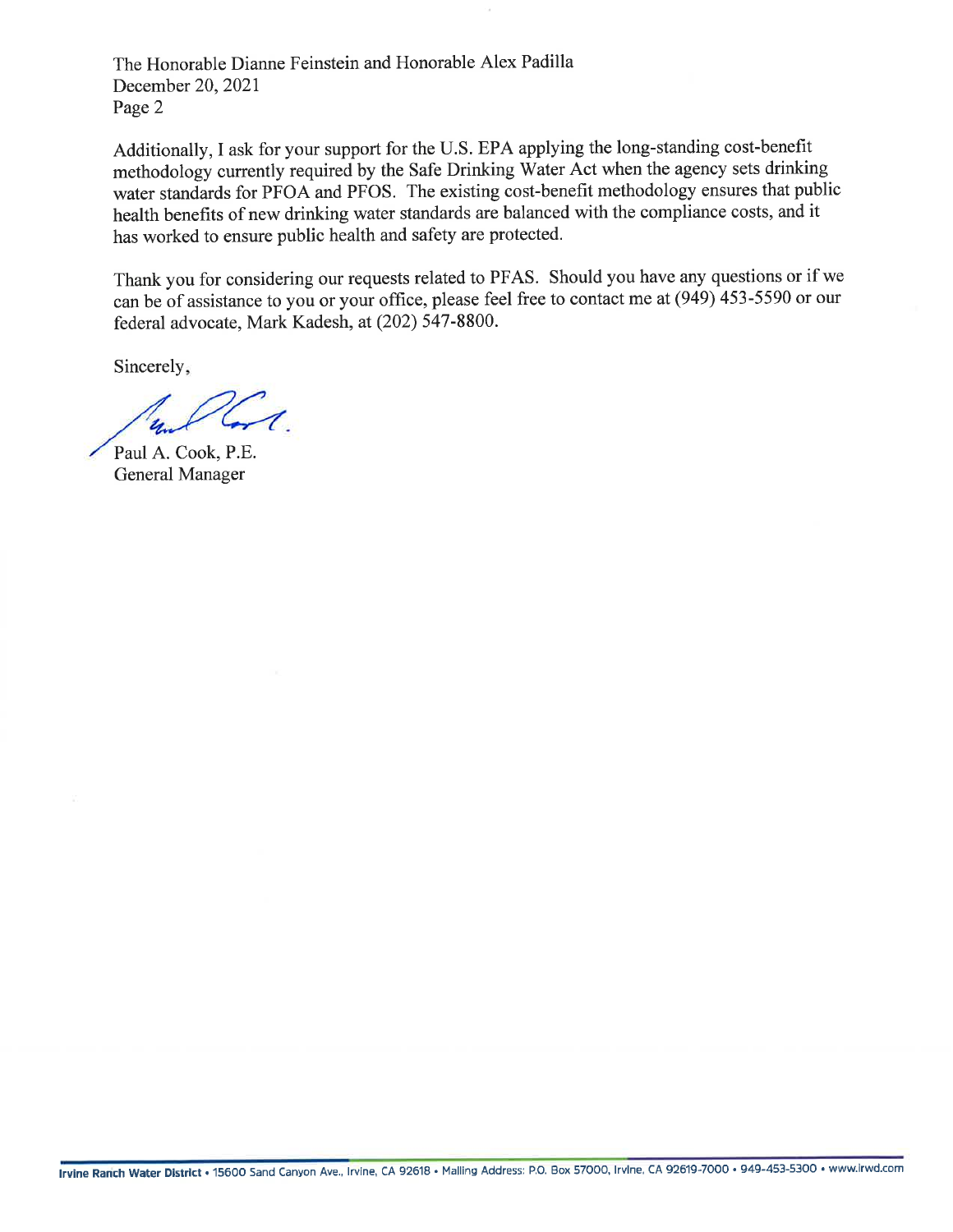

December 20,2021

The Honorable Lou Correa U.S. House of Representatives 2301 Rayburn House Office Building Washington, D.C. 20515

The Honorable Alan Lowenthal U.S. House of Representatives 108 Cannon House Office Building Washington, D.C. 20515

The Honorable Michelle Steel U.S. House of Representatives 1113 Longworth House Office Building Washington, D.C. 20515

The Honorable Young Kim U.S. House of Representatives 1306 Longworth House Office Building Washington, D.C. 20515

The Honorable Katie Porter U.S. House of Representatives 1117 Longworth House Office Building Washington, D.C. 20515

# RE: PFAS Liability Exemption & Use of the Existing Drinking Water Standards Methodology

Dear Representatives Correa, Kim, Lowenthal, Porter, and Steel:

On behalf of the Irvine Ranch Water District (IRWD), I am writing to request your support for an expressed exemption from liability for water and wastewater agencies that properly clean up PFAS contamination, if PFAS compounds are designated as hazardous substances under the Comprehensive Environmental Response, Compensation, and Liability Act (CERCLA).

As you are aware, the U.S. EPA is developing a Notice of Proposed Rulemaking to designate PFOA and PFOS, two of many PFAS chemicals, as hazardous substances under CERCLA. When this designation occurs, the likely result will be that water and wastewater agencies who responsibly and properly clean up PFAS contamination will have liability for PFAS when they are simply working to address the nation's PFAS contamination.

PFAS are a group of man-made chemicals created by chemical manufacturers. These chemicals have been found in some water supplies and are found in wastewater due to human consumption and industrial uses of PFAS. For example, PFAS has been detected in the Orange County Groundwater Basin and in one of IRWD's groundwater wells. Once detected, the well was put out of service and IRWD is working to clean up the PFAS contamination. Additionally, the District is working with OCWD and the United States Department of the Navy to clean a plume of contaminants, including PFAS, that was created from activities on a now-closed Marine Corps Air Station, El Toro.